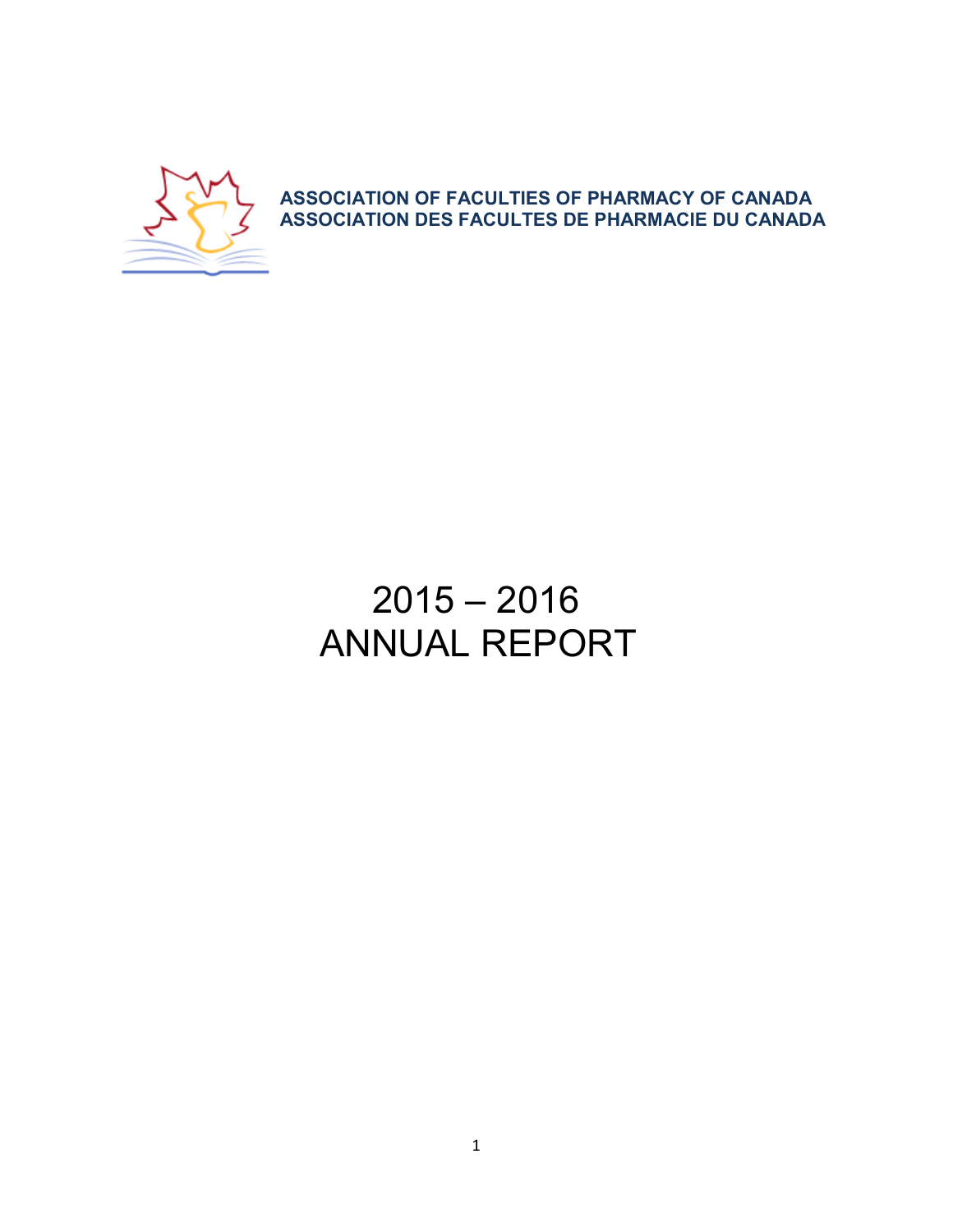# AFPC 2015/16 ANNUAL REPORT

# **HIGHLIGHTS**

- Successful 2015 joint AFPC / AACP annual conference held.
- Pharmacy educator peer leader network (PEPLN) project completed.
- Canadian experiential education project completed.
- Planning and preparations completed for 2016 AFPC Annual conference (CPERC).

# **GOVERNANCE**

#### Board of Directors

The AFPC Board of Directors met three times in 2015/16 (July 11, November 26, February 9). The 2015/16 Board of Directors members are as follows:

| Michael Coughtrie (President)  | British Columbia |
|--------------------------------|------------------|
| Ann Thompson (Vice President)  | Alberta          |
| Jean Lefebvre (Treasurer)      | Laval            |
| Kerry Mansell (Past President) | Saskatchewan     |
| Kishor Wasan                   | Saskatchewan     |
| Silvia Alessi-Severini         | Manitoba         |
| Dave Edwards                   | Waterloo         |
| Jamie Kellar                   | Toronto          |
| Gilles Leclerc                 | Montreal         |
| Carlo Marra                    | Memorial         |
| <b>Tannis Jurgens</b>          | Dalhousie        |

Council of Faculties voting members

The Council of Faculties voting members had two meetings in 2015/16 (July 11, February 4). The 2015/16 Council of Faculties voting members are:

| Tannis Jurgens (Chair)    | Dalhousie |
|---------------------------|-----------|
| Ann Thompson (Vice Chair) | Alberta   |
| Carla Dillon              | Memorial  |
| Julie Methot              | Laval     |
| <b>Gilles Leclerc</b>     | Montreal  |
| Jamie Kellar              | Toronto   |
| Cynthia Richard           | Waterloo  |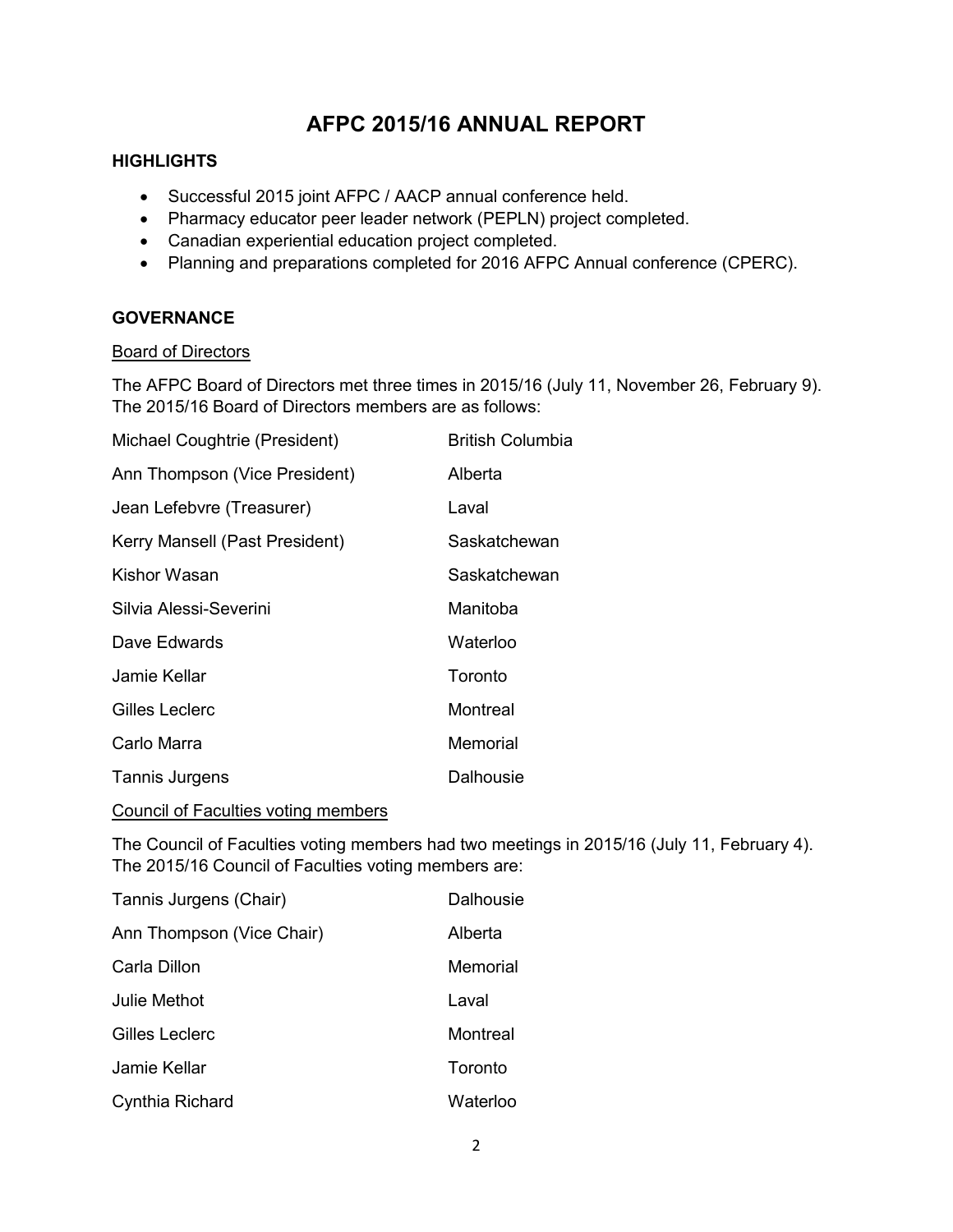| Silvia Alessi-Severini | Manitoba                |
|------------------------|-------------------------|
| Fd Krol                | Saskatchewan            |
| Marion Pearson         | <b>British Columbia</b> |

Council of Deans

The Council of Deans met three times in 2015/16 (July 13, November 15, February 25). The Council of Deans members are:

| Kishor Wasan (Chair)      | Saskatchewan            |
|---------------------------|-------------------------|
| Heather Boon (Vice Chair) | Toronto                 |
| Carlo Marra               | Memorial                |
| Susan Mansour             | Dalhousie               |
| Jean Lefebvre             | Laval                   |
| Lyne Lalonde              | Montreal                |
| Dave Edwards              | Waterloo                |
| <b>Neal Davies</b>        | Manitoba                |
| James Kehrer              | Alberta                 |
| Michael Coughtrie         | <b>British Columbia</b> |

# ADMINISTRATION

Statistics – The following are selected AFPC comparative statistics obtained from the AFPC benchmark reports.

| <b>Statistics</b>                                           | 2013/14 | 2014/15 |
|-------------------------------------------------------------|---------|---------|
| # faculty & support staff (excludes external and unpaid)    | 701     | 732     |
| # undergraduate students enrolled in professional degree    | 5210    | 5326    |
| programs                                                    |         |         |
| # post graduate students (all categories)                   | 947     | 1028    |
| Research and other income (from government sources excludes | \$27.5  | \$28.4  |
| operating grant)                                            | million | million |

Office – Doreen Sproule and Harold Lopatka provided administrative support for AFPC operations and planning activities. Doreen provides bookkeeping activities and provides administrative support to the Executive Director, committee chairs and project managers. Harold provides leadership and management expertise to AFPC.

. Financial – The 2015 preparation of financial statements and financial audit was completed by the auditing firm Wolrige Mahon. In 2015 the AFPC contribution for the Canadian Experiential Education project was funded from AFPC reserves.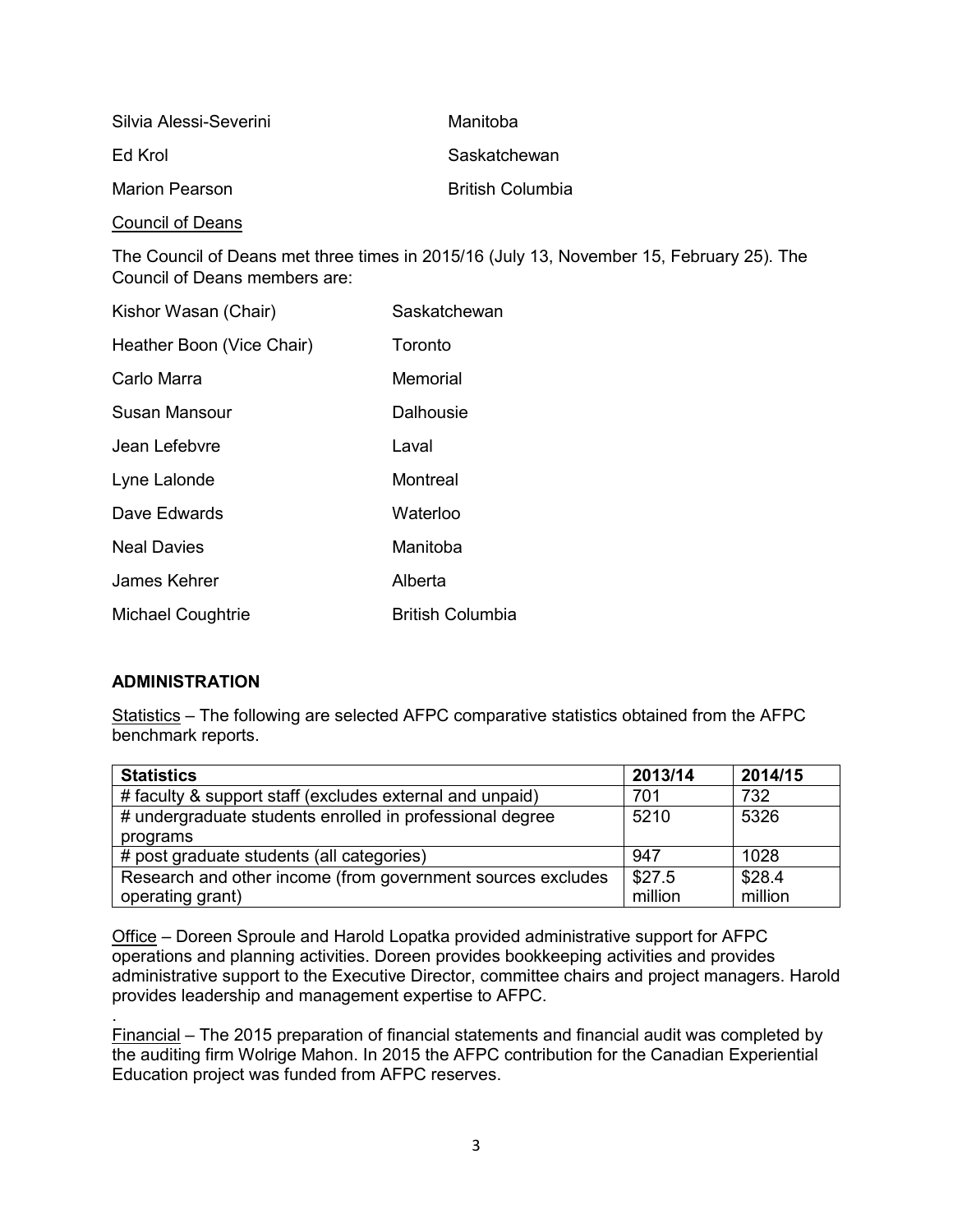# COMMITTEES / PROGRAMS / SERVICES / PROJECTS

Awards

Congratulations to our 2016 AFPC Award winners.

| <b>AWARD</b>                                                                                                               | <b>WINNER</b>            | <b>FACULTY</b><br>/SCHOOL<br>/COLLEGE |
|----------------------------------------------------------------------------------------------------------------------------|--------------------------|---------------------------------------|
| New Investigator Research Award                                                                                            | Mark Harrison            | <b>British</b><br>Columbia            |
| <b>Pfizer Research Career Award</b>                                                                                        | Shirley Wu               | Toronto                               |
| Janssen Award for Innovation in Education                                                                                  | Derek Jorgenson          | Saskatchewan                          |
| National Award for Excellence in Education                                                                                 | Jean-François Bussières  | Montreal                              |
| Pharmacy Examining Board of Canada Award<br>for Excellence in Research or Innovation in<br><b>Assessment of Competence</b> | Anne Marie Whelan        | <b>Dalhousie</b>                      |
| <b>Canadian Foundation for Pharmacy Graduate</b><br><b>Student Award for Pharmacy Practice Research</b>                    | <b>Robert Pammett</b>    | Saskatchewan                          |
| Merck Canada Ltd. Postgraduate Pharmacy<br><b>Fellowship Award</b>                                                         | <b>Katherine Koroluk</b> | Toronto                               |
| <b>Graduate Student Research Award</b>                                                                                     | <b>Warren Viricel</b>    | Montreal                              |
| Pharmacy Student Research Poster Award (1<br>per faculty)                                                                  | Marilyn Sun              | <b>British</b><br>Columbia            |
|                                                                                                                            | Naif Alujhani            | Alberta                               |
|                                                                                                                            | Pedram Rafiei            | Saskatchewan                          |
|                                                                                                                            | Divna Calic              | Manitoba                              |
|                                                                                                                            | Nyasha Gondora           | Waterloo                              |
|                                                                                                                            | Chesarahmia Dojo         | Toronto                               |
|                                                                                                                            | Soeandy                  |                                       |
|                                                                                                                            | Anna Cieślak             | Laval                                 |
|                                                                                                                            | Marc-André Renaud        | Montreal                              |
|                                                                                                                            | Mia Losier               | <b>Dalhousie</b>                      |
|                                                                                                                            | Waseem Abu-Ashour        | Memorial                              |

Twenty six award nominations were received for student and faculty awards. The number of nominations were greater than the previous year. In addition, 10 students were nominated for the pharmacy student research poster award. AFPC received multiple nominations for the CPhA Pharmacist of the Year Award. Nominee submissions were reviewed by peers and one faculty member's name was submitted by AFPC to CPhA. The awards will be presented at the June 1 AFPC Awards banquet.

Thank you to Marion Pearson (Committee Chair), awards nomination reviewers, and members of the AFPC awards committee for their 2015/16 contributions to this important AFPC program. The other members of the awards committee are: Frédéric Calon (Laval), Andrea Cameron (Toronto), Carla Dillon (Memorial), and Praveen Nekkar (Waterloo).

Also, thank you to the following reviewers: Silvia Alessi-Severini (Manitoba), Laleh Alisaraie (Memorial), Ildiko Badea (Saskatchewan), Michael Beazley (Waterloo), Reina Bendayan (Toronto), Suzanne Cadarette (Toronto), Frédéric Calon (Laval), Andrea Cameron (Toronto),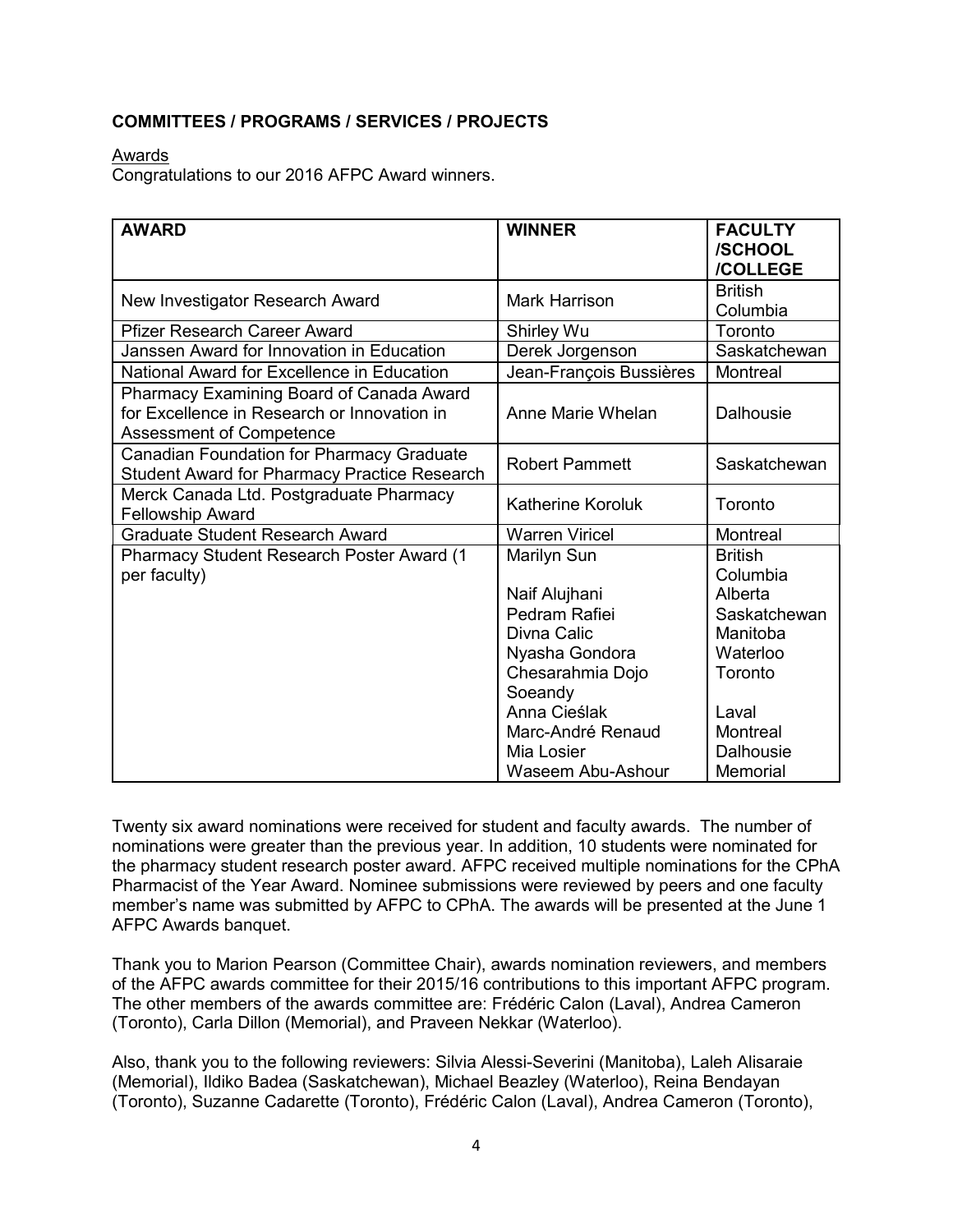Ken Cor (Alberta), Erin Davis (Memorial), Benôit Drolet (Laval), Beverley Fitzpatrick (Memorial), Urs Hafeli (British Columbia), David Jakeman (Dalhousie), Tannis Jurgens (Dalhousie), Ed Krol (Saskatchewan), Gilles Leclerc (Montreal), Shyh-Dar Li (British Columbia), Sharon Marsh (Alberta), Julie Méthot (Laval), George Pachev (British Columbia), Marion Pearson (UBC), Chantale Simard (Laval), Cheryl Sadowski (Alberta), Jeff Taylor (Saskatchewan), Ellen Wasan (Saskatchewan), and Stephanie Young (Memorial).

#### **Communications**

The main 2015-16 activities of the AFPC communications committee were to review and update the AFPC communications plan, conduct an on-line member's survey about AFPC communications, initiate the new member welcome letter, and review the usage information related to the AFPC website. The members of the AFPC communications committee are: Ann Thompson (Chair – Alberta), Jimi Galvao (British Columbia), Jason Perepelkin (Saskatchewan), Rebecca Law (Memorial), Doreen Sproule, and Harold Lopatka. A special thanks to Rebecca Law for her continuation as the newsletter editor.

#### **Education**

The education committee members are: Jamie Kellar (Chair - Toronto), Pat Gerber (British Columbia), Peter Loewen (British Columbia), Ingrid Price (British Columbia), Robert Renaud (Manitoba), Lavern Vercaigne (Manitoba), Heidi Deal (Dalhousie). J. Kellar participated in planning sessions related to the 2016 CPERC. The review of the AFPC educational outcomes was initiated. A list of potential review questions was developed. An external evaluator was hired to conduct two focus groups of key stakeholders (one participant from each faculty) to collect views about the current AFPC outcomes (e.g., how they are used, strengths, weaknesses, etc.). The results from the focus group sessions will be reviewed by the education committee and the next steps will be identified (e.g., no changes, collect more data, make revisions to current version of educational outcomes).

# Research

The research committee members are: Silvia Alessi-Severini (Chair – Manitoba), Tannis Jurgens (Dalhousie), Gilles Leclerc (Montreal), Marion Pearson (British Columbia), and Frédéric Calon (Laval). The main activity addressed through the committee was to review the value of faculty members having access to IMS Brogan data. Based on the chair's review it was concluded that access to these data was of benefit to faculty members for conducting pan Canadian drug utilization reviews. Access to these data has been negotiated by CPhA as a member benefit.

# 2015 Joint AFPC / AACP Annual Conference

The 2015 conference was an educational and financial success. Approximately 65 AFPC members attended the conference and attendees appeared satisfied with the content and format. Three Canadian special presentations (90 minutes) and more than 40 posters were accepted. The following URL provides a summary of presentation and poster abstracts <http://www.aacp.org/meetingsandevents/AM/2015/Pages/Abstracts.aspx>. The financial results from the conference were positive with the amount received from AACP as what was initially forecasted.

# 2016 Annual Conference (CPERC)

The 2016 CPERC "Building the future of pharmacy: We are the agents of change" is planned for May 31, June 1-2 in Richmond, BC at the River Rock Hotel and Resort. Most planning activities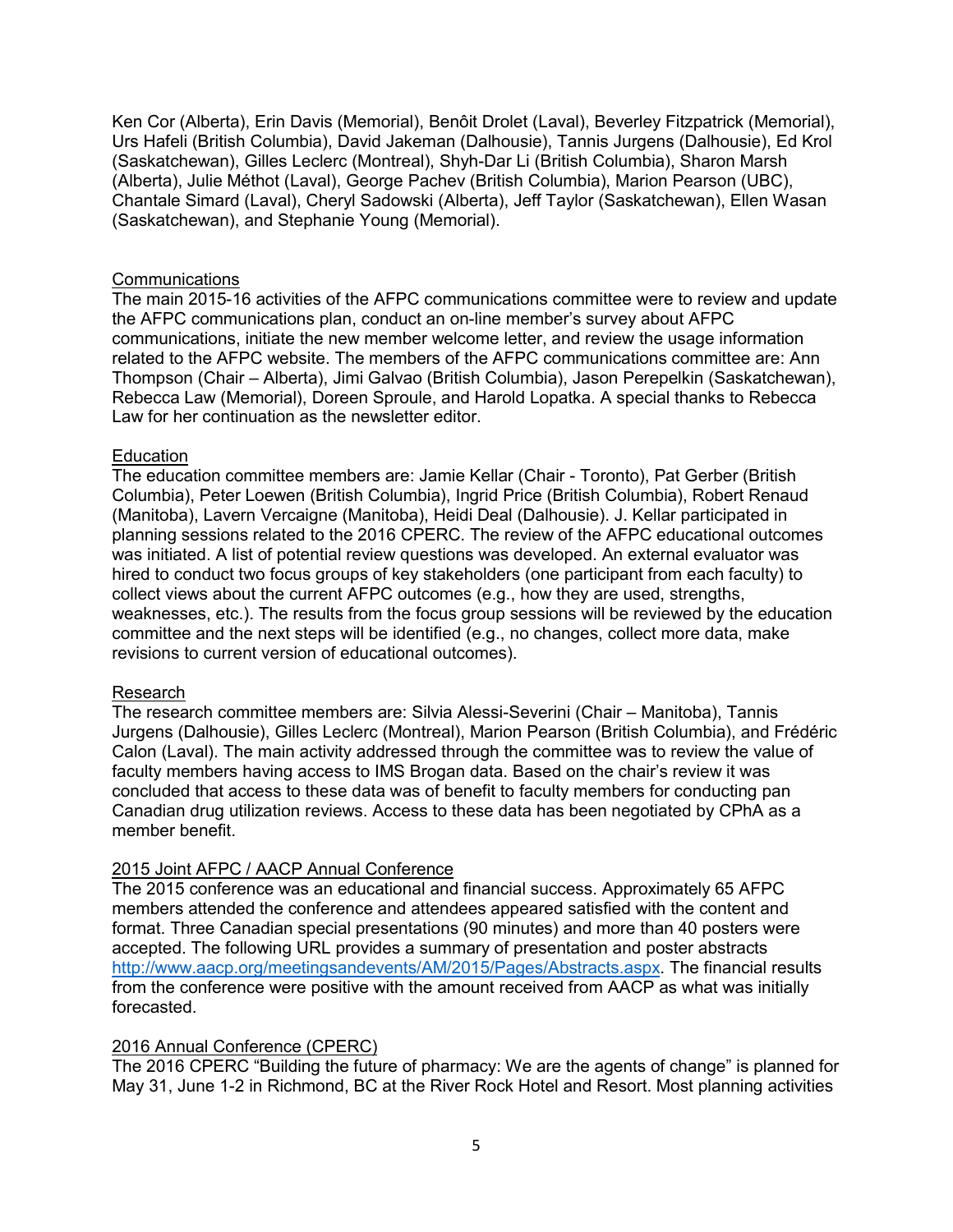are completed. The education program features 7 educational sessions with 19 speakers, 14 concurrent sessions with 29 speakers and more than 60 poster presentations.

The focus is on the changing landscape of both pharmacy practice and education. Peter Zed, the Dean of Practice Innovation at UBC opens the conference. Other sessions focus on Experiential Education, Program Assessment and Evaluation and Pharmacy Informatics. There are roundtable sessions, mini-sessions as well as a joint-session discussing the integration of the pharmaceutical sciences into the PharmD curriculum given by Scott Singleton from the University of North Carolina-Chapel Hill. Sandra Jarvis-Selinger, Associate Professor and Associate Dean Academic (UBC) closes the program with a session about curriculum design and Innovation.

Thanks to the local planning committee composed of Charles Park (Chair), Fong Chan, Lynda Eccott, Mark Harrison, Angie Kim-Sing, Tessa Nicholl, George Pachev, Marion Pearson, and Tony Seet. Also thank you to Jimi Galvao, Ivan Yastrebov and Julia Kreger from the UBC PharmSci Marketing team for their assistance.

The URL for the final program brochure is<http://afpc.info/content/2016-cperc-full-program>. Poster viewing will take place on June 1 and 2. On-line conference registration was set up through the UBC registration system.

#### Canadian experiential education project / PEPC

The Can Ex Ed project was officially completed March 31, 2016. Special thanks to the project manager, Katrina Mulherin, for the great work she did. Also, thanks to the project steering committee members; Kelly Drummond, Harriet Davies, Phil Emberley, Ann Thompson, Jason Howorko, Craig Cox, Ray Joubert, Parveen Mangat, Margot Priddle, and Courtney Secord.

A perpetuation plan was developed to continue activities on the action priorities. Four working groups have been established: i) making the grade work group; ii) teaching and learning models work group; iii) partnership development work group; and iv) recruitment and retention work group.

Nine written reports were prepared as part of the Can Ex Ed project and are posted on the AFPC website. The reports can be accessed through the following URL <http://afpc.info/content/canexed-reports>.

Dissemination of results from the Canadian experiential education project occurred at the 2016 CSHP Professional practice conference. Further dissemination will occur at the 2016 CPERC session, 2016 Canadian Pharmacists Conference, and through a 2016 CPhA webinar session. In addition, a number of articles based on the project findings are being considered for publication in professional and academic publications.

PEPC met a number of times in 2015-16. The focus of discussions was on the Can Ex Ed project and follow-up. The current chair is Kelly Drummond, and Andrew Tolmie is the incoming chair.

#### Program evaluation / assessment SIG

Ken Cor (Alberta) chairs the program evaluation SIG and Gilles Leclerc (Montreal) chairs the assessment SIG. The program evaluation SIG has developed a national exit survey. The exit survey is being pilot tested in a number of faculties. A regular SIG evaluation / assessment educational webinar is being provided to the SIG members and it is open to other faculty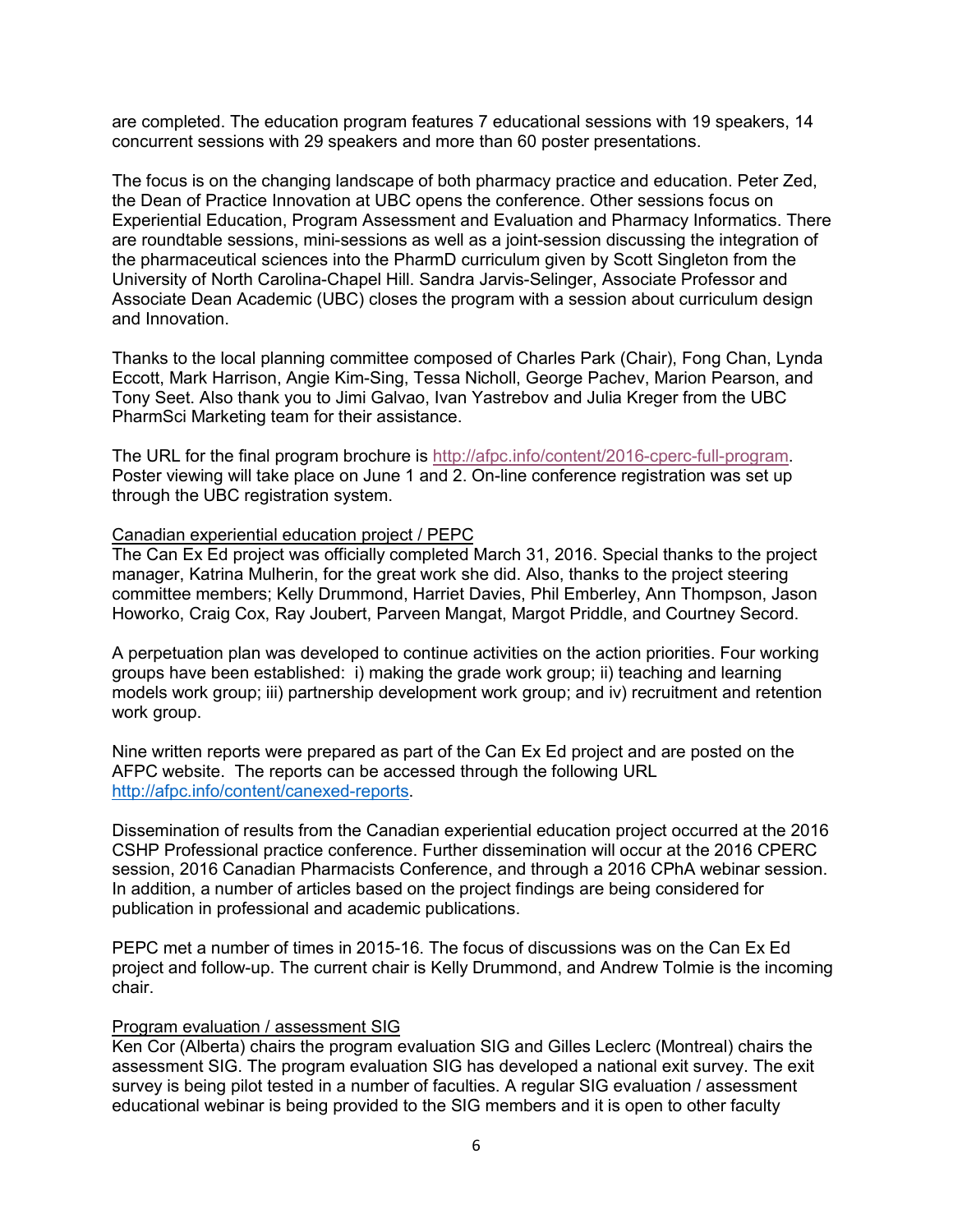members. The SIGs have an educational session planned within the main 2016 CPERC program. The SIGs are holding an in-person business meeting at the 2016 CPERC. Members of the SIGs provided expertise to the PEPLN and Canadian experiential education projects.

#### Skills lab SIG

The skills lab SIG was created in early 2016. The Chair of the skills lab SIG is Cynthia Richard (Waterloo) and the Vice Chair is Theresa Charrois (Alberta). The SIG is creating a membership list of faculty members who are teaching skills labs and identifying one voting member from each faculty. The SIG is holding regular telephone meetings and an in-person business meeting at the 2016 CPERC.

#### Pharmacy educator peer leader network (PEPLN) / Informatics SIG

The PEPLN project was officially completed March 31, 2016. Thanks to the project leadership group; Lisa Bishop, Marie Rocchi, Donna Pipa and Valerie Leung. Also, thank you to the peer leaders who participated in the project: Marion Pearson (British Columbia), Teri Charrois (Alberta), Jeff Taylor (Saskatchewan), Terry Damm (Saskatchewan), Casey Sayre (Manitoba), Christopher Louizos (Manitoba), Kelly Grindrod (Waterloo), Marie Rocchi (Toronto), Gilles Leclerc (Montreal), and Lisa Bishop (Memorial). An informatics SIG has been formed to continue with activities related to education about digital and e-health. Lisa Bishop is the chair and Kelly Grindrod the vice chair.

The PEPLN project built upon the work completed in the pharmacists-in-training project by using a peer-to-peer leader network to facilitate the integration of informatics competencies and the eresource "informatics for pharmacy students" into pharmacy faculty curricula. Eight peer leaders (from 8/10 faculties) participated in the full project. Over one half of the pharmacy students enrolled in faculties used the e-resource. The network, PEPLN, created conditions considered essential to produce a collective impact. Thirty-four local integration projects were conducted in a 1 year period. Integration activities were conducted in seven different types of courses with pharmacy skills labs being the most frequent. The most common learning activity was prereading for labs or lectures. A number of non-course integration activities occurred. Twenty integration best practices were identified. Overall results illustrated that version 1 of the eresource was a useful and valuable tool for integrating important concepts and principles about digital and e-health into pharmacy curricula. Twelve major and ten minor changes to version 1 of the resource were made to improve access / use, navigation / layout, and specific learning / teaching activities. Version 2 of the e-resource is available May 2016. A copy of the evaluation report is posted on the AFPC website (see <http://afpc.info/content/pepln-evaluation-report>).

Poster and panel presentations about PEPLN were made at the Canada Health Infoway peer leader symposium. Abstracts were accepted for presentations at 2016 AACP annual conference and the 2016 E Health conferences. The 2016 CPERC session about PEPLN is entitled "Pharmacy Informatics: Reflecting on the project and considering the next steps".

Canadian Pharmacists Association – AFPC continues as an organizational member of CPhA. Over 250 AFPC faculty members qualify to receive member benefits with CPhA. Detailed information about CPhA member benefits is available on the AFPC website. Regular push emails are being sent out to AFPC faculty members who are CPhA members. At the administrative level, regular monthly briefings are held between the AFPC Executive Director and the CPhA CEO and senior CPhA staff. CPhA has provided assistance and expertise to AFPC in developing an AFPC advocacy plan. AFPC participated in discussions with CPhA on the following topics: national advocacy plans and strategies, establishment of pharmacy workforce working group, revised position statement concerning medical marijuana, document